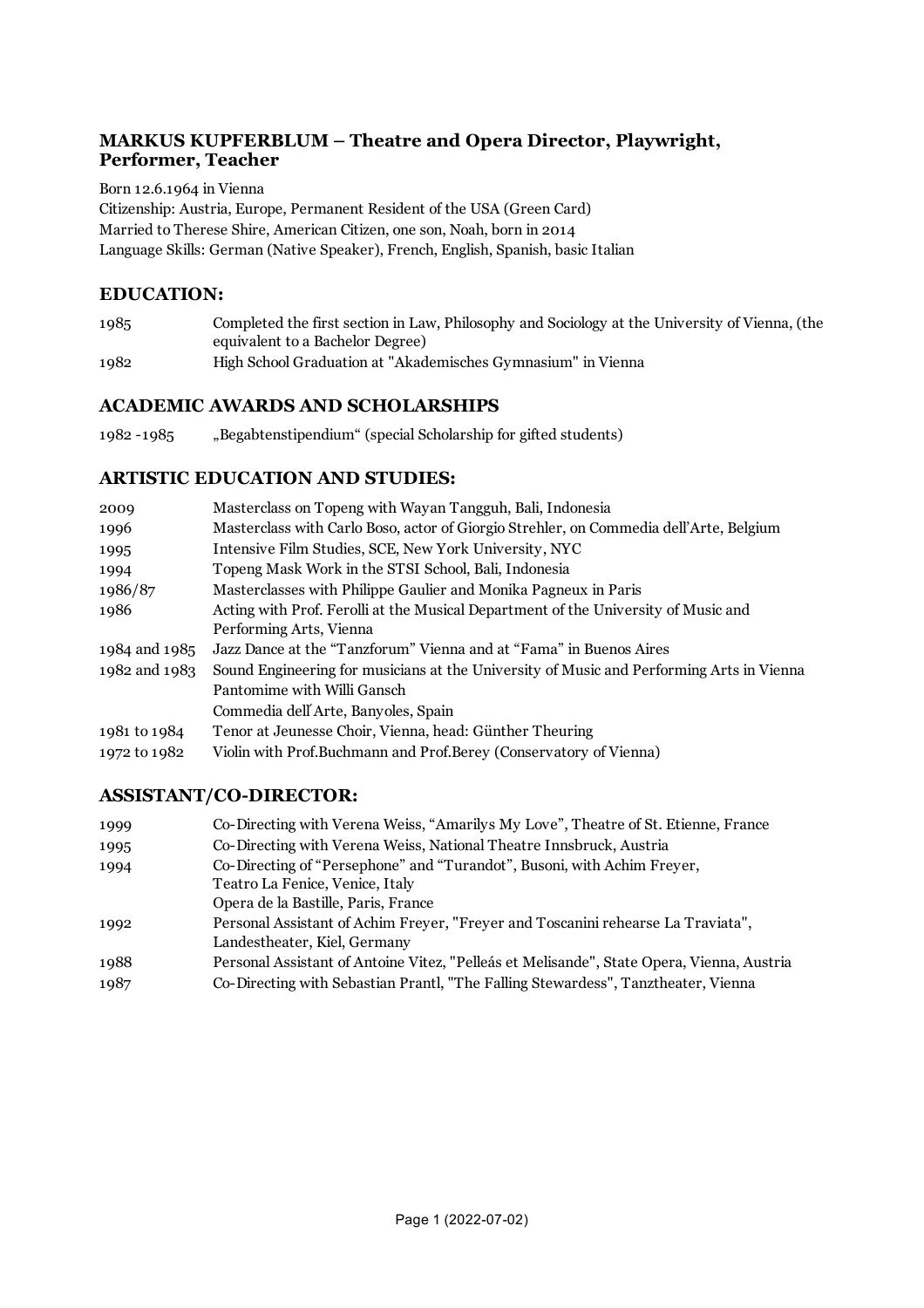### **AWARDS:**

| 2019 | "Operetta Frog of the Bavarian National Radio" August 2019 for the production of the<br>operetta "Cloclo" by Franz Lehár    |
|------|-----------------------------------------------------------------------------------------------------------------------------|
| 2013 | "Best Play" for the production "The emperor of Atlantis" by the Ministry of Culture, Vienna                                 |
| 2011 | "Best Play" for the production "The secret of the mansion" by the Ministry of Culture, Vienna                               |
| 2007 | "Nestroy" Award of the City of Vienna for the best Fringe Production 2007 for "The<br>abandoned Dido"                       |
|      | "Best Play" for the production "The abandoned Dido" by the Ministry of Culture, Vienna                                      |
| 2004 | Award of the Jeunesse Competition "Fang den Ton" for "Die Blecharbeiter", Vienna                                            |
| 1993 | "1. Prix d'humour", "Best humouristic play" in the Festival of Avignon for the direction of<br>"Les Moustaches de la Reine" |
| 1992 | "Coup de Coeur", Festival of Avignon for the direction of "Peer Gynt"                                                       |
| 1991 | "Best Play" for the production "Dark Light" by the Ministry of Culture, Vienna                                              |
| 1986 | Recognition Award for Performing Arts by the County of Lower Austria                                                        |

# **ARTISTIC DIRECTOR AND PRODUCER: REPERTORY COMPANY**

| since $2013$ | Schlueterwerke, Vienna  |
|--------------|-------------------------|
| 1989 to 1998 | Total Théâtre, Paris    |
| 1987 to 2010 | Totales Theater, Vienna |

# **DRAMA, MUSIC THEATRE AND PERFORMANCE**

|      | DIRECTED and PRODUCED, Totales Theater":                                                                                                                              |
|------|-----------------------------------------------------------------------------------------------------------------------------------------------------------------------|
| 2010 | "Answer to a never written letter", the story of my father, by Markus Kupferblum, Pablo<br>Ariel, Music: Renald Deppe,<br>Akko Festival, Israel,<br>Vienna            |
| 2009 | "Before the Law", inspired by Kafka, Supreme Court, Vienna                                                                                                            |
| 1996 | "Commedia dell'Europa", Café Europa, Vienna                                                                                                                           |
|      | "The inopportune visit", by Copi, Theater im Künstlerhaus, Vienna                                                                                                     |
| 1994 | "Oh Glöckchen der närrischen Liebe", Hommage to Robert Walser, Vienna,<br>Velden                                                                                      |
|      | "Der Engelbrunnen auf der Wieden", Performance, Totales Theater am Mittersteig, Vienna<br>"UrUrUrFaust", after Goethe, Totales Theater am Mittersteig, Vienna         |
| 1993 | "Un mir singan sich a lid", 50th Anniversary of the uprising in the Warzaw Ghetto, with<br>Albert Thiemann and the presence of Simon Wiesenthal, Volkstheater, Vienna |
| 1992 | "Heldenwärts Zu", Markus Kupferblum, Studio Molière, Vienna                                                                                                           |
|      | "Verlorene Schritte", Hommage to André Breton, Vienna                                                                                                                 |
| 1991 | "Die Wahrheit über Anna Blume", Hommage to Kurt Schwitters, Vienna                                                                                                    |
|      | "Finsteres Licht", Markus Kupferblum, Vienna,                                                                                                                         |
|      | New York,                                                                                                                                                             |
|      | Award of the Ministry of Culture, Vienna                                                                                                                              |
| 1990 | "Marie Dein Liebster Wartet Schon", Hommage to Konrad Bayer, Vienna, Paris                                                                                            |
| 1989 | "Penthesilea", Kleist, Mödling, Austria                                                                                                                               |
|      | "Valentin", Dance theatre, Tanztangente, Berlin                                                                                                                       |
|      | DIRECTED and PRODUCED "Total Théâtre, Paris":                                                                                                                         |
| 1998 | "La Dernière Nuit de Scheherazade", Théâtre Arcane, Paris                                                                                                             |
| 1993 | "Les Moustaches de la Reine", Teneriffa, Paris, Brussels, Awarded "1. Prix de l'Humour",<br>Festival of Avignon, more than 200 performances in 6 different countries  |
| 1992 | "Peer Gynt", Ibsen, Paris, Awarded "Coup de Coeur", Festival of Avignon, more than 200<br>performances in 9 different countries                                       |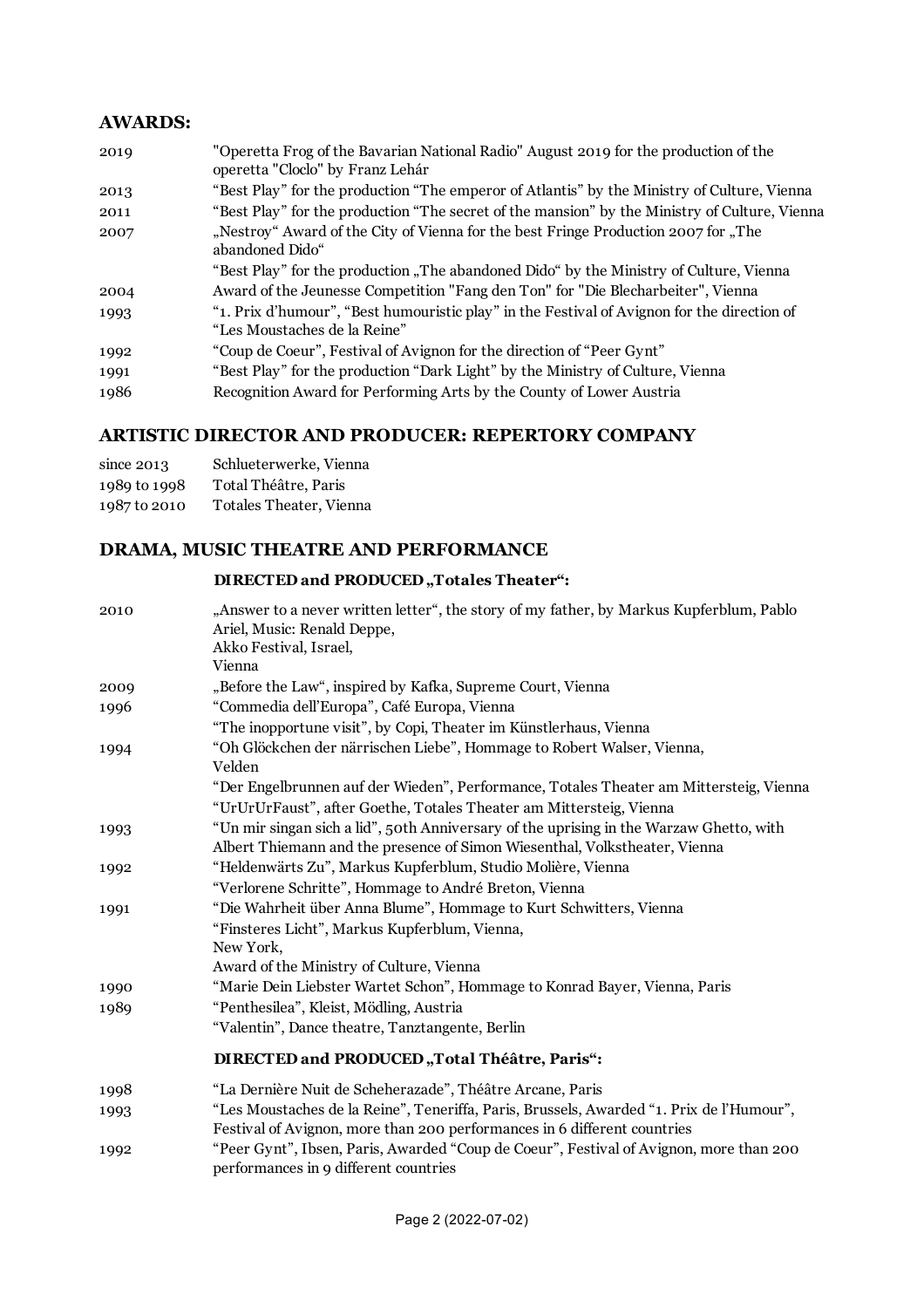| 1990 | "Jeanine or the Speech an the little man", after Wilhelm Reich, Habama Theatre, Jerusalem,<br>later Vienna and Paris                                                                                                        |
|------|-----------------------------------------------------------------------------------------------------------------------------------------------------------------------------------------------------------------------------|
| 1988 | "Le Nain Valentin et son entrée dans le monde réel", Marcel Aymé, Paris, Tour throughout<br>France, Alliance Française, Jerusalem Invited at the Wiener Festwochen 1989                                                     |
|      | DIRECTED and PRODUCED "Schlueterwerke":                                                                                                                                                                                     |
| 2019 | "Companions" - performance for Linde Waber, with Sebastian Prantl and the Ensemble<br>Schlüterwerke, Galerie Amart, Vienna                                                                                                  |
| 2017 | "The Miracle Theatre", Comedy based on Cervantes, Theater am Steg, Baden, Austria                                                                                                                                           |
| 2016 | "Cloud pump", DADA's 100. Anniversary, 7Stern Vienna,<br>Kulturfabrik Pasing Munich,<br>Jean Arp Museum Remagen, Germany<br>Hin&Weg Festival, Austria                                                                       |
|      | "Dressflight", by Elfriede Gerstl, Music: Renald Deppe, Porgy&Bess, Vienna<br>"On A String", with Therese Cafasso, Max Shire and Kupferblum, Performance, ACFNY, New<br>York                                                |
| 2015 | "Voices behind the veal", Brick 5, Vienna<br>"Exile in Akimera", Internet Art Project                                                                                                                                       |
| 2014 | "Tramp's Nightmare", Kupferblum, Café Korb, Vienna                                                                                                                                                                          |
|      | <b>DIRECTED:</b>                                                                                                                                                                                                            |
| 2019 | "Friends for one summer" a refugee story for a young audience, Music: Elisabeth Naske,<br>Niederösterreichisches Tonkünstler Orchestra<br>"Pictures at an exhibition", with Gioia Osthoff and the Aureum Saxophon Quartett, |
|      | Konzerthaus, Vienna<br>"Mareike spins" by Philipp Matthias Kaufmann, music theatre for children with Larisa Faber<br>and Martin Folz, Philharmonie Luxembourg                                                               |
|      | Loopino at the castle of the marzipan princess, Philharmonie Luxembourg                                                                                                                                                     |
| 2018 | Loopino crosses the magic forest, Philharmonie Luxembourg<br>"The little Aquarius" Philharmonie Luxemburg, with Marie-Christiane Nishimwe, Conductor:<br>Martin Folz, Animations: Konrad Stania                             |
|      | "Theodor Herzl", Theater im Nestroyhof Hamakom, Text: Liora Eger, Music: Renald Deppe,<br>with Erwin Steinhauer, Katharina Stemberger, Iliya Roithman, Andreas Fellerer                                                     |
| 2017 | "Bottoms Dream", Alex Kremer, Gershon Waiserfeier, Shakespeare Festival, Tel Aviv                                                                                                                                           |
| 2016 | "Eisemann – the dancer who fell from the sky", Watzka, tour through different venues in<br>Vienna                                                                                                                           |
|      | "The big and the small Pfüh", Christine Rettl, Magda Zenz, Dschungel Theatre, Vienna<br>"Right to the heart", Gernot Kranner, Metropol Theater, Vienna                                                                      |
| 2015 | "Go West", Kupferblum, Stania, Fischel, Washington DC, USA<br>"Carneval of Animals", with Markus Meyer, Wiener Symphoniker Orchestra, Konzerthaus,<br>Vienna                                                                |
| 2014 | "La Commedia", Centro Cultural Villa Salvador, Lima, Peru<br>"Mascara", Teatro Yuyachkani, Lima, Peru                                                                                                                       |
|      | "Cries & Birds", Johannes Hiemetsberger, Konzerthaus Vienna, Freistadt, Austria                                                                                                                                             |
| 2013 | "Return ticket to the earth", Clown Play, Gernot Kranner, Theater Akzent, Vienna<br>"Nuestro Barrio", Teatro Yuyachkani, Lima, Peru                                                                                         |
|      | "Scenes from Teheran", Theater Paradata, Teheran, Iran                                                                                                                                                                      |
| 2012 | "Commedia de la Paradata", Theater Paradata, Teheran, Iran                                                                                                                                                                  |
| 2011 | "Maskerade", René Staar, Ball of the Vienna Philharmonic Orchestra, Musikverein, Vienna                                                                                                                                     |
|      | "La Battaglia di Constantinopel", Tintoretto, Museum of Fine Arts, Vienna                                                                                                                                                   |
|      | "Oskar Serti goes to the concert. Why?", by Patrick Corillon, Klangforum Wien, Konzerthaus,<br>Vienna, Philharmonie Luxemburg, Philharmonie Cologne, Germany                                                                |
| 2010 | "The Secret of the Mountain Room", by Kupferblum, NETNAKISUM, Vienna,<br>Ireland, Great Britain, Germany, China, Algeria, New York<br>"Autsch!", Circus 320 Chili, Torino, Italy                                            |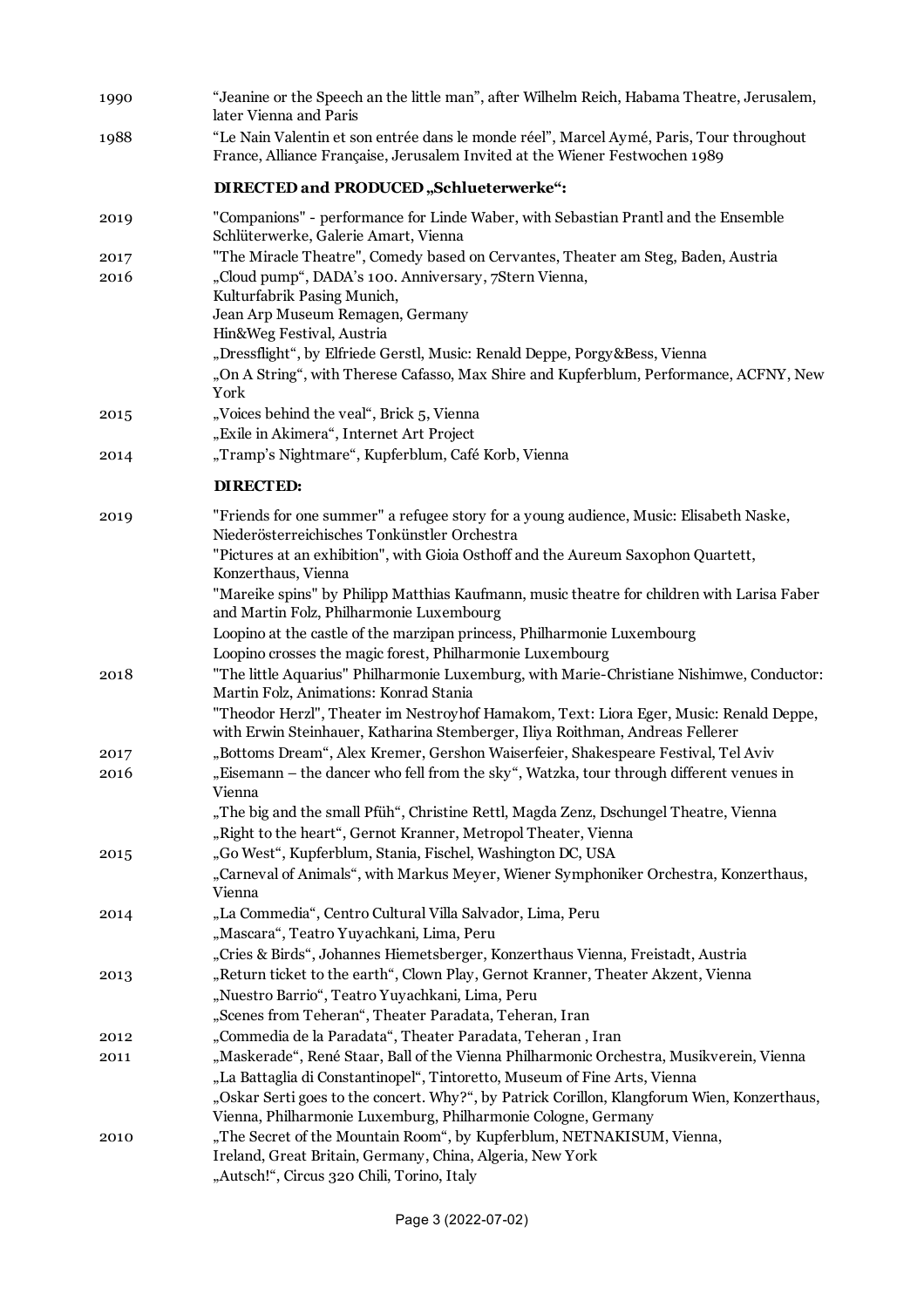| 2009          | "The little Vampire ABC", Gernot Kranner, Ronacher, Vienna<br>"Notturno", A transylvanian adventure, Liechtenstein Museum, Vienna, Austria                                                                                                                                                                                                                                                                                                                                                                                                                                        |
|---------------|-----------------------------------------------------------------------------------------------------------------------------------------------------------------------------------------------------------------------------------------------------------------------------------------------------------------------------------------------------------------------------------------------------------------------------------------------------------------------------------------------------------------------------------------------------------------------------------|
| 2008          | "The divine voice", Cocteau/Scelsi, Linzo9, Salesianer Church, Linz, Austria<br>"The visitor", by Pharao, Kammerspiele, Vienna<br>"The moods of Mirandolina", a commedia dell'Arte, by Kupferblum, Fespiele Retz, Austria<br>"Land of Pain" Alphonse Daudet, Lentos Museum, Festival 4020, Linz, Austria<br>"The Marriage of Don Giovanni", Con Anima, Ernstbrunn, Austria<br>"Masquarade Loufoque", Street Theatre, High Fest, Yerevan, Armenia<br>"Haydn on the sea", Kupferblum, Jeunesse, Konzerthaus Vienna and Austrian tour<br>"Festifools 2008", Ann Arbor, Michigan, USA |
| $2007 - 2008$ | "Triolino", Staged concerts for children, Jeunesse, Konzerthaus, Vienna                                                                                                                                                                                                                                                                                                                                                                                                                                                                                                           |
| 2007          | "Ich ersehne die Alpen", Händlklaus, Baden bei Zürich, Switzerland                                                                                                                                                                                                                                                                                                                                                                                                                                                                                                                |
|               | "The Midsummers Nightdream", Shakespeare, Wasagasse, Vienna                                                                                                                                                                                                                                                                                                                                                                                                                                                                                                                       |
|               | "Jacques Le Nez at the Orient Express", a cycle of 5 concerts from October 2008 - June<br>2009, Konzerthaus, Vienna                                                                                                                                                                                                                                                                                                                                                                                                                                                               |
| 2006          | "Der König verneigt sich und tötet", Herta Müller, Lentos Museum Linz, Austria                                                                                                                                                                                                                                                                                                                                                                                                                                                                                                    |
|               | "Don Quixote", by Jan Koetsier, Sonus Brass, Dornbirn, Austria                                                                                                                                                                                                                                                                                                                                                                                                                                                                                                                    |
|               | "The Red Angel", Maria Lloyd, Shunt Vaults, London                                                                                                                                                                                                                                                                                                                                                                                                                                                                                                                                |
|               | "In 80 days around the world", after Jules Vernes, Philharmonie Luxemburg                                                                                                                                                                                                                                                                                                                                                                                                                                                                                                         |
| 2005          | "Was sich liebt", Musical, Jeunesse Musical, Konzerthaus, Vienna                                                                                                                                                                                                                                                                                                                                                                                                                                                                                                                  |
|               | "The Shape of things", Neil LaBute, Linz, Austria                                                                                                                                                                                                                                                                                                                                                                                                                                                                                                                                 |
|               | "Christmas Dreams", Show, Racino, Austria                                                                                                                                                                                                                                                                                                                                                                                                                                                                                                                                         |
|               | "Performance", Alex Kremer, Slava Ganelin, Austrian Embassy, Herzlija, Israel                                                                                                                                                                                                                                                                                                                                                                                                                                                                                                     |
| $2004 - 2017$ | "Die Blecharbeiter", a Children Brass Show with the Band "Sonus Brass", Jeunesse Musical,<br>Vienna-                                                                                                                                                                                                                                                                                                                                                                                                                                                                              |
|               | after almost 1.000 performances the international tour still going on                                                                                                                                                                                                                                                                                                                                                                                                                                                                                                             |
| 2004          | "The world of Harry Storck", Alan Fairbairn, Théâtre Le Bery-Zebre, Paris                                                                                                                                                                                                                                                                                                                                                                                                                                                                                                         |
| 2003          | "Sigmund's Dream", Satyri Theatre, St. Petersburg<br>"Das Weite Land", Schnitzler, Tour Production                                                                                                                                                                                                                                                                                                                                                                                                                                                                                |
| 2002          | "Superstrings" mit Prof. Kreutzer, Heinz Reber, Klangforum, Konzerthaus, Vienna<br>"Le Balayeur" by Prévert, Music by Lisi Naske, Theater im Konzerthaus, Vienna<br>"Von hierda nach fortort", Hommage to Raoul Hausmann, Kunstuniversität, Linz                                                                                                                                                                                                                                                                                                                                  |
| 2001          | "Volpone", by Ben Jonson, Linz, Austria                                                                                                                                                                                                                                                                                                                                                                                                                                                                                                                                           |
|               | "Mandragola" Machiavelli, Damtschach, Austria                                                                                                                                                                                                                                                                                                                                                                                                                                                                                                                                     |
|               | "Mit Etwas Extremismus", Huber, Klangforum, Konzerthaus, Vienna                                                                                                                                                                                                                                                                                                                                                                                                                                                                                                                   |
| 2000          | "Puss in Boots", Volkstheater, Vienna                                                                                                                                                                                                                                                                                                                                                                                                                                                                                                                                             |
|               | "Insomnia", Out of Synch, Komedia, Brighton                                                                                                                                                                                                                                                                                                                                                                                                                                                                                                                                       |
|               | "Legende Italiane", Luca di Volo, Claudia Bombardella, Florence                                                                                                                                                                                                                                                                                                                                                                                                                                                                                                                   |
|               | "Ninas play of little things", inspired by Keith Haring, Reinsberg, Austria                                                                                                                                                                                                                                                                                                                                                                                                                                                                                                       |
|               | "Jesus and his companions", Ostbahn Kurti, Tour in Vienna                                                                                                                                                                                                                                                                                                                                                                                                                                                                                                                         |
| 1999          | "Fata Morgana", Teatro de Contradicion, Toronto                                                                                                                                                                                                                                                                                                                                                                                                                                                                                                                                   |
| 1998          | "Décalage", Alain Fairbairn, Maria Lloyd, Gerard Bell at Komedia, Brighton,                                                                                                                                                                                                                                                                                                                                                                                                                                                                                                       |
|               | BAC, London,                                                                                                                                                                                                                                                                                                                                                                                                                                                                                                                                                                      |
|               | Drachengasse, Vienna                                                                                                                                                                                                                                                                                                                                                                                                                                                                                                                                                              |
|               | "Dark Light", by Kupferblum, Battersea Arts Center, London                                                                                                                                                                                                                                                                                                                                                                                                                                                                                                                        |
|               | "Vilnius Days", Streettheatre Festival in Vilnius, Lithuania                                                                                                                                                                                                                                                                                                                                                                                                                                                                                                                      |
| 1997          | "Das Zweimäderlhaus", by Kupferblum/Schubert, Drachengasse, Vienna                                                                                                                                                                                                                                                                                                                                                                                                                                                                                                                |
| 1996          | "The Caretaker", by Pinter, Volkstheater, Vienna                                                                                                                                                                                                                                                                                                                                                                                                                                                                                                                                  |
|               | "Rachefrauen", Sylvia Eisenberger, Drachengasse, Vienna                                                                                                                                                                                                                                                                                                                                                                                                                                                                                                                           |
| 1995          | "Torch Song Trilogy", by Harvey Fierstein, Drachengasse, Vienna                                                                                                                                                                                                                                                                                                                                                                                                                                                                                                                   |
|               | "Alex Peterander Show", Franz Franz, Drachengasse, Vienna                                                                                                                                                                                                                                                                                                                                                                                                                                                                                                                         |
| 1994          | "Romeo incontra Giulia", after Shakespeare, Vienna                                                                                                                                                                                                                                                                                                                                                                                                                                                                                                                                |
|               | "The True Story of Love", Music Hall, Porgy&Bess, Vienna                                                                                                                                                                                                                                                                                                                                                                                                                                                                                                                          |
| 1990          | "Uf mi po", Children street theatre performance, with acting students from Beit Zwi, Haifa                                                                                                                                                                                                                                                                                                                                                                                                                                                                                        |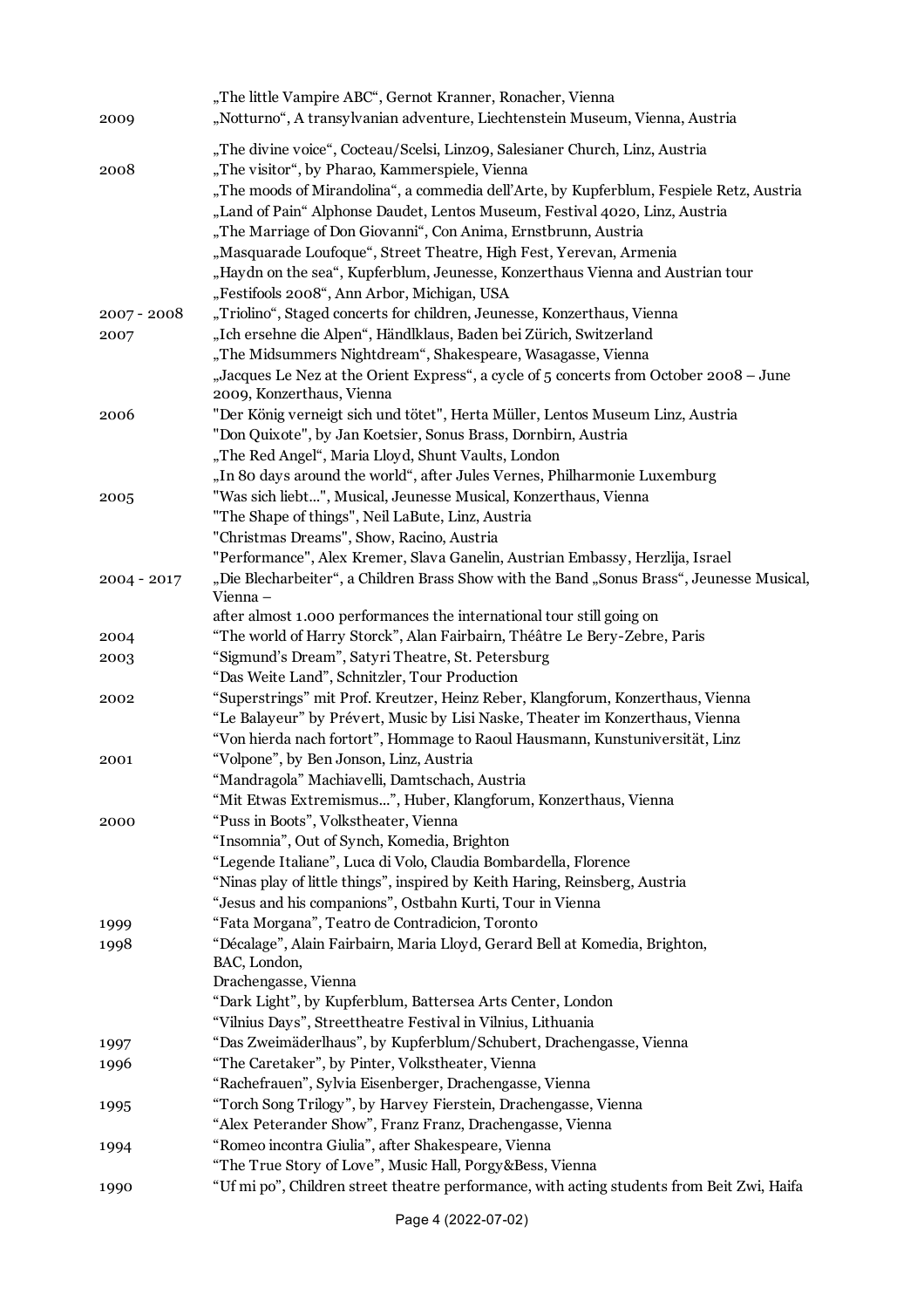| 1989         | Street Artists Event for the opening of the Festival "Wiener Festwochen"                                                                                                                                                                                                                                                                |
|--------------|-----------------------------------------------------------------------------------------------------------------------------------------------------------------------------------------------------------------------------------------------------------------------------------------------------------------------------------------|
| <b>OPERA</b> |                                                                                                                                                                                                                                                                                                                                         |
|              | DIRECTED and PRODUCED, Totales Theater":                                                                                                                                                                                                                                                                                                |
| 2001         | "La Bohème Révoltée", Puccini, Music: Renald Deppe, Libretto: Markus Kupferblum,<br>Porgy&Bess, Vienna                                                                                                                                                                                                                                  |
| 1999         | "Little Viennese Waltz", by Kupferblum, Aron Quartett, BAC, London, Künstlerhaustheater,<br>Vienna                                                                                                                                                                                                                                      |
| 1994         | "La Traviata", Verdi, Totales Theater am Mittersteig, Vienna                                                                                                                                                                                                                                                                            |
| 1993         | "I Pagliacci", Leoncavallo, Salle de Bal, Vienna<br>"Jush-Tush", Thomas Dézsy, Markus Kupferblum, Salle de Bal, Vienna                                                                                                                                                                                                                  |
| 1991         | "Orpheus und Eurydike", Gluck, Totales Theater Studio, Vienna                                                                                                                                                                                                                                                                           |
| 1990         | "Des totalen Theaters Experimentaloper", Totales Theater, StudioVienna                                                                                                                                                                                                                                                                  |
| 1988         | "La Serva Padrona", Pergolesi, Berndorf, Niederösterreich                                                                                                                                                                                                                                                                               |
|              | DIRECTED and PRODUCED "Schlueterwerke":                                                                                                                                                                                                                                                                                                 |
| 2016         | "Esperanza - a partisan opera", Libretto: Lydia Mischkulnig, Music: Magdalena Zenz, Vienna<br>Woods                                                                                                                                                                                                                                     |
| 2014         | "San Ignacio – a jungle opera", Libretto: Bodo Hell, Music: Renald Deppe, Hundsturm<br>Theater, Vienna                                                                                                                                                                                                                                  |
| 2013         | "Bohemian Bibel", Lydia Mischkulnig, Sabine Scholl, Renald Deppe, Porgy&Bess, Vienna<br>"Winter Journey - a forced march", Music by Schubert and Liszt, Words by Wilhelm Müller<br>and Miklós Rodnóti, Brick 5, Vienna, Köchl Society, Krems                                                                                            |
|              | <b>DIRECTED:</b>                                                                                                                                                                                                                                                                                                                        |
| 2019         | "Clo-Clo", Franz Lehár, semi.staged, Lehár Festspiele, Bad Ischl, Operetta Award of the<br>Bavarian National Radio                                                                                                                                                                                                                      |
|              | "La Vie Parisienne", Jacques Offenbach, Lehár Festspiele, Bad Ischl                                                                                                                                                                                                                                                                     |
| 2015         | "Venus on Broadway", by Kupferblum, Music: Kurt Weill, Schönbrunner Schlosstheater, Max<br>Reinhardt Seminar, Vienna                                                                                                                                                                                                                    |
| 2013         | "The emperor of Atlantis", Ullmann, Opera Modern, New York City,<br>New run and performances at a former SS Military base in Vienna - coproduction<br>"Schlueterwerke" under the presence of the President of Austria and several ministers of the<br>Austrian government as well as ambassadors of many countries, e.g. Israel and USA |
| 2012         | "The emperor of Atlantis", Ullmann, Opera Modern, Bohemian National Hall, New York City                                                                                                                                                                                                                                                 |
| 2010         | "Secretaries", Wittenbrink, Opera Dortmund, Germany                                                                                                                                                                                                                                                                                     |
| 2008         | "White Horses Inn", Benatzky, Opera Dortmund, Germany                                                                                                                                                                                                                                                                                   |
| 2007         | "La Finta Giardiniera", Mozart, Philharmonie Luxembourg                                                                                                                                                                                                                                                                                 |
| 2006         | "Brundibar", Hans Krása, Philharmonie Luxembourg<br>"La Finta Giardiniera", Mozart, Konzerthaus Vienna                                                                                                                                                                                                                                  |
| 2004         | "The Marriage of Figaro", Konzerthaus, Vienna                                                                                                                                                                                                                                                                                           |
| 2003         | "The Magic Flute", Mozart, Oper Klosterneuburg, Austria                                                                                                                                                                                                                                                                                 |
|              | "Das Ännchen von Tharau", Opera Kleipeda, Lithuania                                                                                                                                                                                                                                                                                     |
| 2001         | "La Barca", "Il Festino", by A. Banchieri, Beyrouth, Libanon                                                                                                                                                                                                                                                                            |
|              | "Serenata Interotta", Scarmolin, Bratislava                                                                                                                                                                                                                                                                                             |
|              | "Entführung aus dem Serail", Mozart, Künstlerhaus Theatre, Vienna                                                                                                                                                                                                                                                                       |
| 2000         | "El Retablo de Maese Pedro", by Manuel de Falla, with Ostbahn Kurti, Wolfram Berger,<br>Vienna Art Orchestra, Damtschach Castle, Austria                                                                                                                                                                                                |
| 1998         | "One Touch of Venus", Kurt Weil, Opera Freiburg, Germany                                                                                                                                                                                                                                                                                |
| 1997         | "Livietta e Tracollo", Pergolesi, Torino, Italy                                                                                                                                                                                                                                                                                         |
|              | "The Caliph", Scarmolin, Bratislava                                                                                                                                                                                                                                                                                                     |
|              | "Aufenthalt", "Elfi und Andi", "Spleen", Music: Olga Neuwirth, Libretto: Elfriede Jelinek,<br>World Premiere, Podewil, Berlin, London                                                                                                                                                                                                   |

"Don Pasquale", Donizetti, Opera Freiburg, Germany

Page 5 (2022-07-02)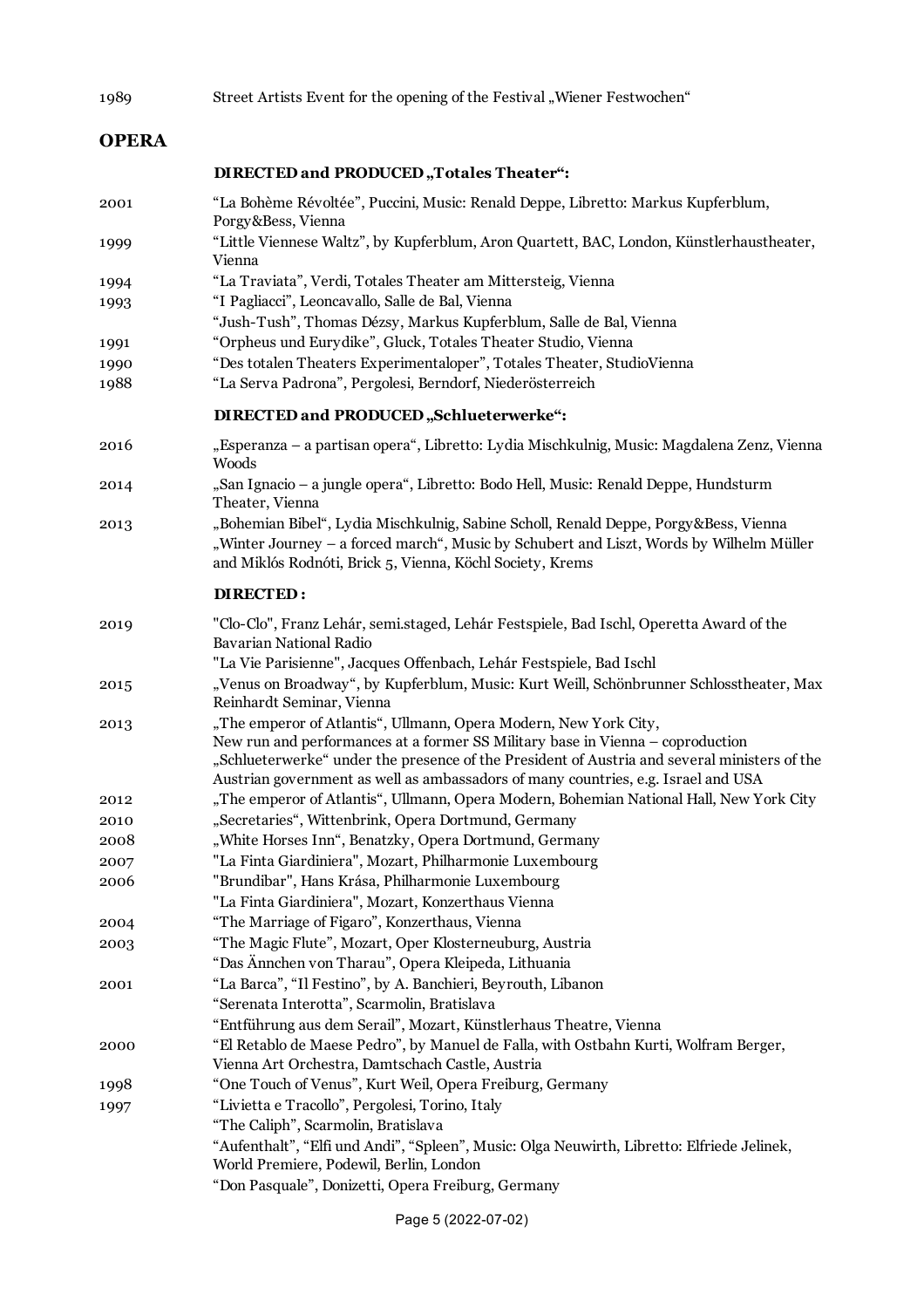1996 "Sissy", by Marischka, with Alfons Haider, Conductor: Walter Kobera, Wiener Kammeroper at Schönbrunner Schlosstheater, Vienna

#### **FILM**

#### **DIRECTOR and PRODUCER:**

- 2019 "The Delineament of the Giants in Memory of William Carlos Williams" Short Movie, Paterson, NJ, USA, HD-Digital 2015 "Winter Journey – a forced march", Video HD, DVD
- 2013 "Fremdkörper", Thérèse Cafasso, Rebekah Wild, Video HD, DVD
- 2009 "Before the law", Kupferblum, Vienna, HD, DVD
- 2002 "The Death of a Plastic Bag", Thriller, Yoko Tawada, Hamburg, Mini DV
- 1993 "Ein Jüngling liebt ein Mädchen", Schumann, Video Clip, Super-VHS

#### **DIRECTOR:**

| 2010 | "Highway Star", NETNAKISUM, Tyrol, Music video, HD                                                                                  |
|------|-------------------------------------------------------------------------------------------------------------------------------------|
| 2006 | "Thank you, Richard", Eva Neubauer, Wien, Mini DV                                                                                   |
| 2002 | "At home at Meier's", 16 mm                                                                                                         |
| 1999 | "Herbstmeisterklasse", Documentary movie about a Masterclass of the singer Walter Berry<br>and Axelle Gall, DP: Eva Eckert, Mini-DV |
| 1996 | "Pop Secret", Television Series, DP: Martin Gschlacht, Vienna, Beta-SP                                                              |
| 1995 | "Big Apple", New York, 16 mm                                                                                                        |
|      | "The Rain Girl", New York, 16 mm                                                                                                    |
|      | "Das Fest", Documentary Movie, Innsbruck, Austria, Beta-SP                                                                          |

### **ENGAGEMENTS AS ACTOR:**

| 2020 | "Wild But Heart - Kupferblum at breakfast", Performance series, Porgy&Bess, Vienna,<br>Austria                                                                                                                                                                                                                                       |
|------|--------------------------------------------------------------------------------------------------------------------------------------------------------------------------------------------------------------------------------------------------------------------------------------------------------------------------------------|
|      | Guests: Elmar Zorn, Lilian Akopova, Konrad Paul Liessmann, Cordula Reyer, Cornelius<br>Granig, Werner Gruber                                                                                                                                                                                                                         |
| 2019 | "Wild But Heart - at Breakfast with Kupferblum", Performance Series, Porgy&Bess, Vienna<br>Guests: Hans Kudlich, Mirjam Jessa, Christine de Grancy, Monika Meister, Mathias Ruegg,<br>Christoph Huber, Achim Benning, Marie-Therese Arnbom, Zeno Stanek, Brigitta Blaha, Bodo<br>Hell, Renald Deppe, Elisabeth Naske, Fabian Pollack |
|      | "Growl for Raoul", Mask performance for Raoul Hausmann with Willi Landl, Martin Stepanik<br>and Renald Deppe, Anton Bruckner University, Linz, Austria                                                                                                                                                                               |
| 2018 | "Wild But Heart - at Breakfast with Kupferblum", Performance Series, Porgy&Bess, Vienna<br>Guests: Julia Giebel, Katharina Stemberger, Linde Waber, Dr. Erika Freeman, Stefan Vladar,<br>Gerhard Reiweger                                                                                                                            |
| 2017 | "Tribute to Marcel Marceau", Jean Arp Museum, Remagen, Germany                                                                                                                                                                                                                                                                       |
|      | "Wild But Heart - at Breakfast with Kupferblum", Performance Series, Porgy&Bess, Vienna<br>Guests: Doron Rabinovici, Sebastian Prantl, Stefan Sterzinger                                                                                                                                                                             |
|      | "Bottom's Dream", Shakespeare Festival, Tel Aviv, T'muna Theatre, Performance with Alex<br>Kremer and Gershon Waiserfeier                                                                                                                                                                                                            |
| 2016 | "Le rétable de merveilles", Parc of the European Parliament, Strasbourg, France                                                                                                                                                                                                                                                      |
|      | "On A string", ACFNY, New York                                                                                                                                                                                                                                                                                                       |
|      | Retrospective of Markus Kupferblum, Kulturfabrik Pasing, Munich, Germany                                                                                                                                                                                                                                                             |
| 2014 | "Maskperformance", Teatro Comunal, Puno, Peru                                                                                                                                                                                                                                                                                        |
|      | "Sacré", Dance Performance with Katharina Weinhuber, Atelier Theatre, Vienna                                                                                                                                                                                                                                                         |
| 2013 | "Bohemian Bibel", by Lydia Mischkulnig, Sabine Scholl and Renald Deppe, Porgy&Bess,<br>Vienna                                                                                                                                                                                                                                        |
|      | "The Cabbage and the Crow", Robert Crow, Kellertheater Klosterneuburg, Austria                                                                                                                                                                                                                                                       |
|      | "Maskperformance", City Theatre, Teheran, Iran                                                                                                                                                                                                                                                                                       |
|      | "Das Zeitalter der Verluste", Thomas Trenkler, Book Presentation, National Library, Vienna                                                                                                                                                                                                                                           |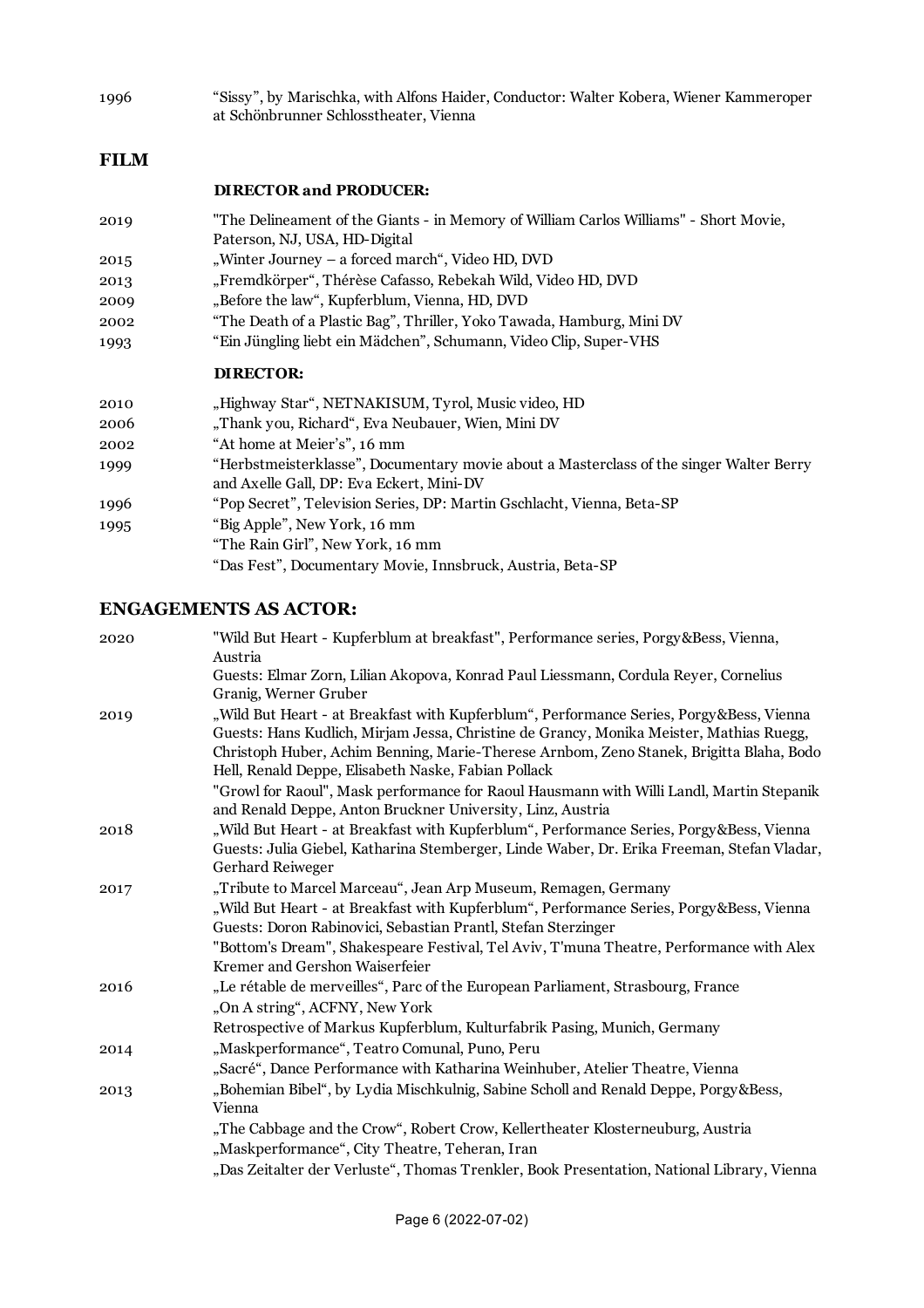|               | "Censorship! The three of the Petrol Station", Mathias Spohr, Brick 5, Vienna                              |
|---------------|------------------------------------------------------------------------------------------------------------|
| 2012          | "On Uprising", with Renald Deppe and Christoph Czech, Porgy&Bess, Vienna                                   |
| 2011          | "Maskerade", René Staar, Ball of the Vienna Philharmonic Orchestra, Vienna                                 |
|               | "Oskar Serti goes to the concert. Why?" Klangforum Wien, Vienna, Luxemburg, Cologne                        |
| 2010          | "Answer to a never written letter", by Kupferblum, Akko, Vienna                                            |
|               | "Sun, Moon and Stars - Imago Dei", by Renald Deppe, Krems, Austria                                         |
|               | "Kupferblums Precipis", Salon 5, Vienna                                                                    |
|               | "Companions of Linde Waber", Leopold Museum, Vienna                                                        |
|               | "Versauungen, Erbauungen & Systemsorgen", Andreas Okopenko, Vienna                                         |
|               | "Reading of the reports of the Vienna fire brigade on the 9.11.1938", Simon Wiesenthal                     |
|               | Institute, in a former synagogue, Vienna                                                                   |
| 2009          | "Haydn on the sea", Kupferblum, Jeunesse, Austria und Italy tour                                           |
|               | "Notturno", A transylvanian adventure, Liechtenstein Museum, Vienna, Austria                               |
|               | "Before the law", Kafka, Kupferblum, Supreme Court of Austria, Vienna                                      |
|               | "Oh, shit", TV Movie ORF, SAT1                                                                             |
| 2008          | "Orient Music Express", Jeunesse, Konzerthaus, Vienna                                                      |
|               | "Easter fragments", Robert Crow, Klosterneuburg, Austria                                                   |
|               | "Land of Pain" Alphonse Daudet, Lentos Museum, Festival 4020, Linz, Austria                                |
|               | "The Marriage of Don Giovanni", Con Anima, Ernstbrunn, Austria                                             |
|               | "Haydn on the sea", Kupferblum, Jeunesse, Vienna                                                           |
|               | "Flake", Short Movie, Vienna, Austria                                                                      |
| $2007 - 2010$ | "Kupferblum's breakfast", monthly Performance, Brick 5, Vienna                                             |
| 2007          | "La Didone Abbandonata", Jos Houben, Theater im Nestroyhof, Vienna                                         |
|               | "Branches of Thoughts", Robert Crow, Gugging, Austria                                                      |
|               | "The Axes of Good", Performance with Renald Deppe, Vienna                                                  |
| 2003          | "Sigmunds Dream", Kupferblum, Satyri Teatr, St. Petersburg                                                 |
| 2002          | "Feydeau im Irrenhaus", Robert Quitta, Jugendstil Theater, Vienna                                          |
| 2001          | "Staatenlos im Nirgendwo", Jewish Theatre, Austria                                                         |
| 2000          | "Heller als der Mond", Film by Virgil Wiedrich                                                             |
|               | "Markus Kupferblum reads Hannah Arendt", National Library, Vienna                                          |
| 1999          | "Little Viennese Waltz", London, Vienna                                                                    |
| 1993          | "Da Ponte in New York", Robert Quitta, Vienna                                                              |
|               | "Jush-Tush", Totales Theater, Vienna                                                                       |
|               | "Heaven!", Clown Film, Paris                                                                               |
| 1992          | "Paul Celan", Klangarten, Vienna                                                                           |
| 1986          | Solo sketches for the Austrian Television                                                                  |
| 1985          | Hired in "Serapionstheater", Vienna                                                                        |
| 1984          | "Die Zeit der Ungeheuer", Goya, Ruben Fraga, Dramatisches Zentrum, Vienna                                  |
|               | fund on anoll nome in monica and television contagraph Wineil Widuich, Verson Cohresponde once and Utaida. |

further small parts in movies and television series with Virgil Widrich, Xaver Schwarzenberger and Heide Pils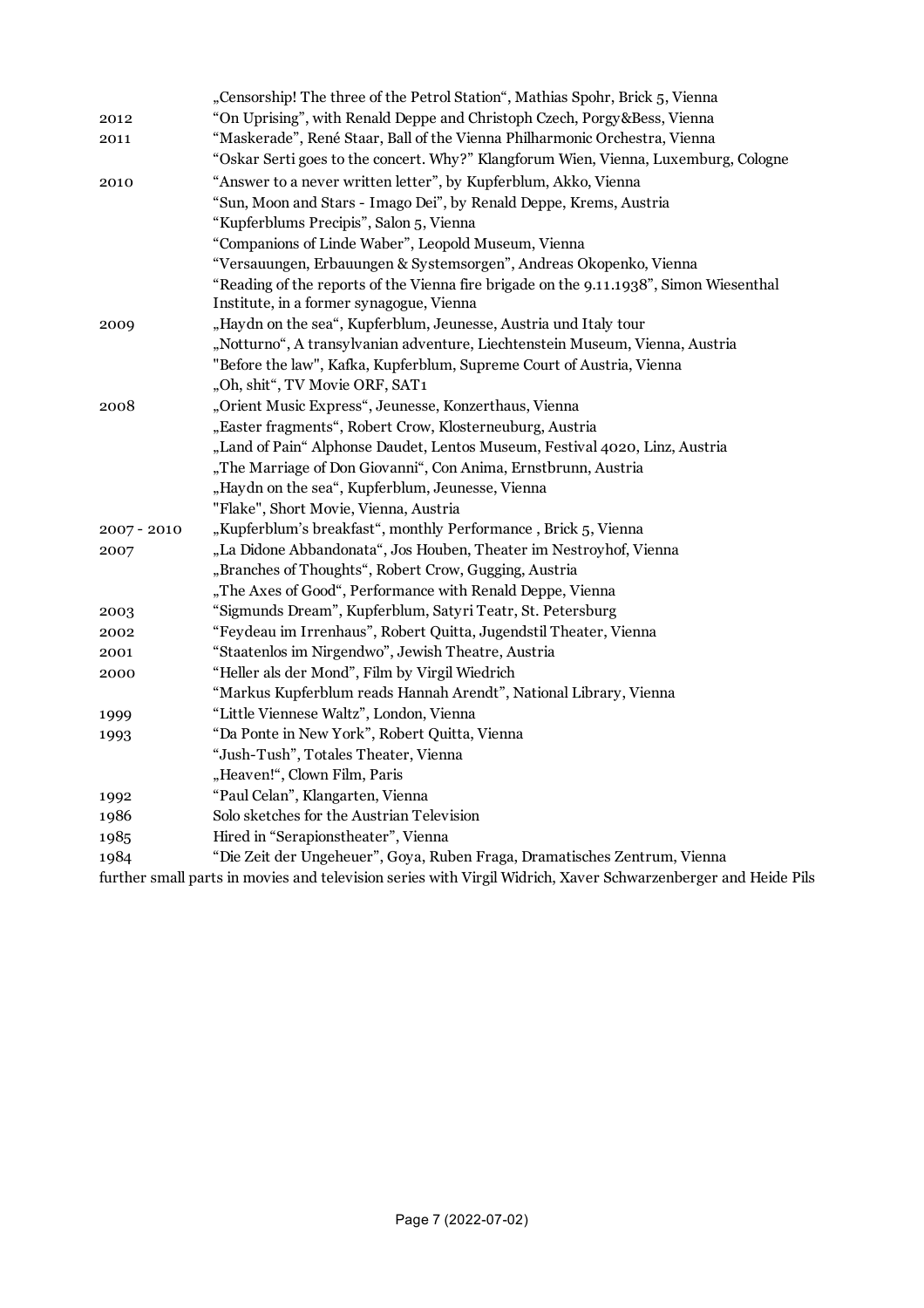# **UNIVERSITY TEACHING:**

| from 2018                | Senior Lecturer at the University of Music, Vienna, for "Opera Directing" and "Drama for<br>Singers"                                                                                                                                                                                                         |
|--------------------------|--------------------------------------------------------------------------------------------------------------------------------------------------------------------------------------------------------------------------------------------------------------------------------------------------------------|
| since 2016<br>since 2008 | Adjunct professor for opera directing, University of Music and Performing Arts, Vienna<br>"Masks in the theatre", regular workshops, Bavarian Theatre Academy August Everding,<br>Munich, Germany                                                                                                            |
| Fall 2018                | Max Kade Visiting Artist at Rutgers University, New Jersey                                                                                                                                                                                                                                                   |
| 2018                     | "Fools, Bouffons and Clowns and their relationship to the Commedia dell'Arte", Hunter<br>College, New York                                                                                                                                                                                                   |
|                          | Lecture on "Commedia dell'Arte, its characters and the structure of its plots", Columbia                                                                                                                                                                                                                     |
|                          | University, Barnard College - Department of Theatre & Performance Studies                                                                                                                                                                                                                                    |
| 2017                     | "Commedia dell'Arte and Opera", workshop, Staatliche Hochschule für Musik und<br>Darstellende Kunst, Opera department, Frankfurt, Germany                                                                                                                                                                    |
| 2015                     | "Commedia dell'Arte", workshop, Staatliche Hochschule der Künste, Stuttgart, Germany                                                                                                                                                                                                                         |
| 2014                     | "Commedia dell'Arte", Opera Department, University of Music and Performing Arts, Vienna<br>"Neutral Mask", workshop, Staatliche Hochschule der Künste, Stuttgart, Germany<br>"Commedia dell'Arte and Opera", Staatliche Hochschule für Musik und Darstellende Kunst,<br>Opera department, Frankfurt, Germany |
| 2013                     | "Commedia dell'Arte", Escuela Nacional de Bolivia, Santa Cruz, Bolivien                                                                                                                                                                                                                                      |
|                          | "Don Giovanni and his time", lecture, Hunter College, New York City, USA                                                                                                                                                                                                                                     |
| $2012 - 2015$            | Senior lecturer "Writing for the stage", University of Applied Arts, Vienna                                                                                                                                                                                                                                  |
| $2012 - 2015$            | "Cultural Politics in Vienna", lecture, Institute of Cultural Management, University of Music                                                                                                                                                                                                                |
|                          | and Performing Arts, Vienna                                                                                                                                                                                                                                                                                  |
| 2012                     | "Romeo und Julia", Workshop, University of Music and Dramatic Arts, Vienna                                                                                                                                                                                                                                   |
| 2011                     | Lecture "Theater Mittersteig, the qualities of a theatre building", Architecture, Technichal<br>University Vienna                                                                                                                                                                                            |
| 2009                     | Visiting Professor at School for Art & Design, University of Michigan, Ann Arbor, USA<br>"Clown Doctors", University of Haifa, Israel                                                                                                                                                                        |
|                          | "Expressive Masks", workshop, Akademia ed Arteva, Tirana, Albania                                                                                                                                                                                                                                            |
| $2007 - 2014$            | "Directing and humor", Dept. Theatre Sciences, University of Vienna with Prof. Peter<br>Baminger                                                                                                                                                                                                             |
| $2007 - 2010$            | Senior lecturer for Directing and Physical acting at the Max Reinhardt Seminar, National<br>Acting School, University of Music and Performing Arts, Vienna                                                                                                                                                   |
| 2007                     | "Acting with Masks", Max Reinhardt Seminar, National Acting School, University of Music<br>and Performing Arts, Vienna                                                                                                                                                                                       |
|                          | "Visiting Artist in Residence", School of Arts & Design, University of Michigan, Ann Arbor,<br><b>USA</b>                                                                                                                                                                                                    |
| $2006 - 2010$            | "Directing", University of Vienna, with Prof. Libowitzky (Stage design)                                                                                                                                                                                                                                      |
| 2006                     | "Commedia dell'Arte", workshop, Anton Bruckner University, Linz, Austria                                                                                                                                                                                                                                     |
|                          | "Commedia dell'Arte in Contemporary Theatre", University of Tel Aviv, Israel                                                                                                                                                                                                                                 |
| 2005                     | Clown workshop, Anton Bruckner University, Linz, Austria                                                                                                                                                                                                                                                     |
|                          | "Balinese Masks", workshop, Anton Bruckner University, Linz, Austria                                                                                                                                                                                                                                         |
| 2003                     | Mask workshop, Anton Bruckner University, Linz, Austria                                                                                                                                                                                                                                                      |
| 2002                     | Film acting, workshop, Anton Bruckner University, Linz, Austria                                                                                                                                                                                                                                              |
|                          | "Commedia dell'Arte and the french theatre", University of Vienna, Institute for Romanistic                                                                                                                                                                                                                  |
|                          | Commedia dell'Arte workshop, Conservatory of the City of Vienna                                                                                                                                                                                                                                              |
|                          | "Dada", lecture, University of Linz                                                                                                                                                                                                                                                                          |
| 2001                     | Clown workshop, Anton Bruckner University, Linz, Austria                                                                                                                                                                                                                                                     |
| 1999                     | Commedia dell'Arte, lecture, theatre sciences, University of Vienna<br>Masterclass "Magic Flute", Academy of Music, Lithuania                                                                                                                                                                                |
| 1998<br>1997             | Mask workshop, Anton Bruckner University, Linz, Austria                                                                                                                                                                                                                                                      |
|                          | "Drama and justice", Lecture, University of London, England                                                                                                                                                                                                                                                  |
| 1995                     | Acting for singers, workshop, South Eastern Louisiana University, Hammond, Louisiana                                                                                                                                                                                                                         |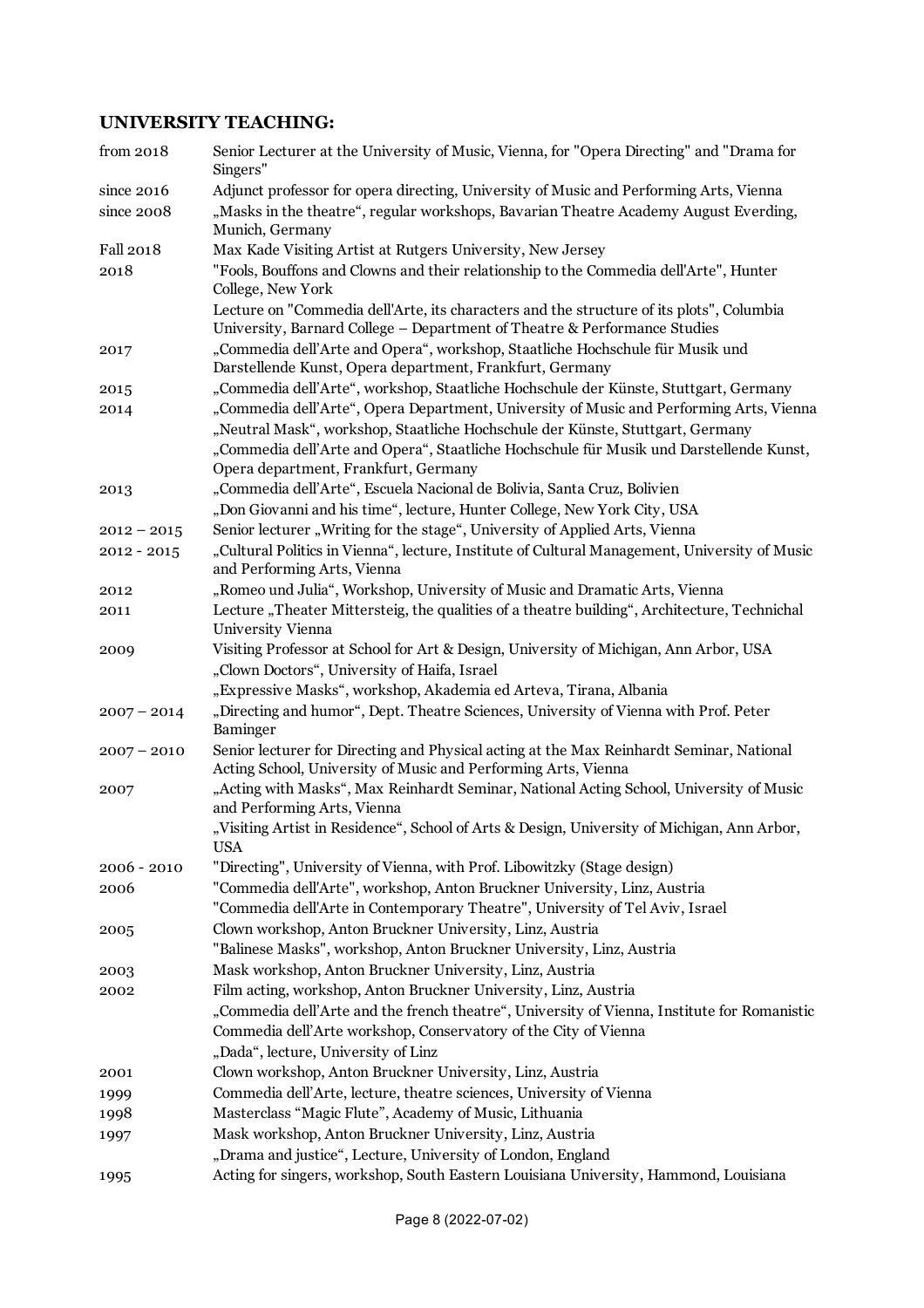1992 Lecture about Clowns, Faculté de lettres, Sorbonne, Paris

Bouffon workshop, Class of Yehuda Morali, Hebrew University, Jerusalem 1991 Lecture about Clowns, Faculté de lettres, Sorbonne, Paris

# 1990 Clown workshop, Bezalel School, Jerusalem

### **OTHER TEACHING and JURY MEMBERSHIPS:**

| since $2016$ | Member of the expert committee "New Circus" at the ministry of culture, Austria                        |
|--------------|--------------------------------------------------------------------------------------------------------|
| From 2016    | Member of the Experts Commission to subside the "Nouveau Cirque" at the Ministry of<br>Culture, Vienna |
| 2018         | Mask workshop, Haus der Völker, Museum, Schwaz, Austria                                                |
|              | "The Language of Masks", Hin&Weg Festival, Litschau, Austria                                           |
|              | Member of the Jury for the IETM Meeting in Munich in November 2018 as part of the                      |
|              | <b>UNESCO</b> Theatre Institute                                                                        |
|              | Fireside chat with Katharina Stemberger, Hin&Weg Festival, Litschau, Austria                           |
| 2017         | "Commedia dell'Arte and Surrealism", workshop and guided tour, Jean Arp Museum,<br>Remagen, Germany    |
|              | Workshop Commedia dell' Arte, Jean Arp Museum, Remagen, Germany                                        |
|              | "Acting Shakespeare", Workshop, Shakespeare Festival, Tel Aviv                                         |
| 2016         | "Directing" Workshop, Vienna                                                                           |
|              | "Performance Workshop", Millbrook Singers, New York, Vienna                                            |
|              | "Cervantes and Shakespeare - duel of giants?" Strasbourg, France                                       |
|              | "Jewish composers in Vienna between 1880 and today", Jewish Community, Strasbourg                      |
|              | "Commedia dell'Arte and Surrealism", workshop, Jean Arp Museum, Remagen, Germany                       |
|              | "Living paintings" School project at the Albertina Museum, Vienna                                      |
| 2015         | "Clown Workshop" with more than 100 participants, Brunnenpassage, Vienna                               |
|              | "Masks", Straubing, Germany                                                                            |
|              | "Living paintings" School project at the Museum of Fine Arts, Vienna                                   |
|              | "Improvisation Theater", Theater Academy, Linz, Austria                                                |
|              | "International Theatre Exposure of Israeli Theatre 2015", Tel Aviv, Israel                             |
| 2014         | "Commedia dell'Arte", Conclave del Altiplano, Puno, Peru                                               |
|              | "Clown", Teatro Yuyachkani, Lima, Peru                                                                 |
|              | "La Mascara Balinesa", Teatro Juglar, Cuszco, Peru                                                     |
|              | "International Theatre Congress", Baku, Azerbaijan                                                     |
| 2013         | "Mask theater", Workshop am City Theatre, Teheran, Iran                                                |
|              | "Neutral Mask", Workshop, Vienna                                                                       |
|              | "Experimental Opera", Lecture at "Radical Teheran", Milad Tower, Teheran, Iran                         |
|              | "Ritual Masks", Lecture at the Festival "Traditional and Ritual Theatre", Teheran, Iran                |
|              | "Masks in the Theater", Children University Steyr, Upper Austria, Austria                              |
| 2012         | "Challenge Opera", Lecture, ACF, New York                                                              |
|              | "Integrierte Versorgung", Keynote Speaker, Congress, Linz, Austria                                     |
|              | "Bali Masks", Workshop, Teheran, Iran                                                                  |
|              | "Commedia dell'Arte", European Art Space, Istanbul, Turkey                                             |
|              | "Commedia dell'Arte", Workshop for Drama Teachers, Zeilern, Austria                                    |
|              | "Masks of Power", Styrian Energy Enterprises, Austria                                                  |
|              | "Commedia dell'Arte" Masterclass, Vienna                                                               |
|              | "Commedia dell'Arte", Teatre de l'Enjòlit, Barcelona, Spain                                            |
|              | "Integration and Exile", Workshop, High School, Vienna                                                 |
|              | Masterclass "Directing", Vienna                                                                        |
| 2011         | Coaching, Hospital Mistelbach, Austria                                                                 |
|              | "Balinese Masks in European Theatre", Lecture, Ethnological Museum, Vienna                             |
|              | "Directing and Dramaturgy", Theatre Pedagogics, St. Pölten, Austria                                    |
|              | "Failing", Children's University, Steyr, Austria                                                       |
| 2010         | Coaching of the CEO, Daimler Benz, Stuttgart, Germany                                                  |
|              |                                                                                                        |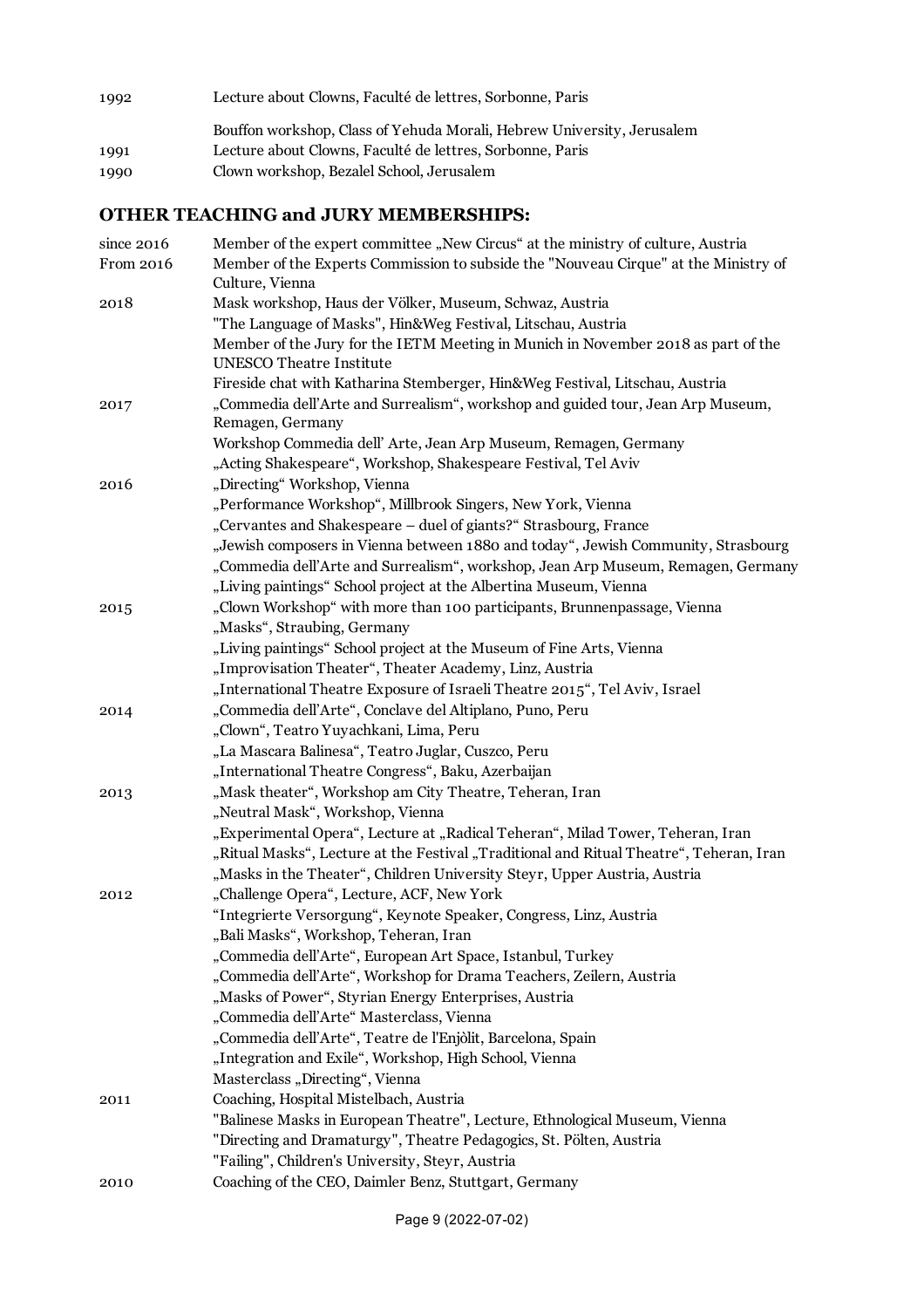|               | "Financial and Artistic Perspectives in Fringe Theatre", EON Meeting, Istanbul<br>Presentation of my work, Salon A, Neukölln, Berlin |
|---------------|--------------------------------------------------------------------------------------------------------------------------------------|
|               | Coaching for Medical Doctors, Vienna<br>"Clowns", Childrens University, Steyr, Austria                                               |
|               | "Masks in Theatre", Studies for Theatre and Drama Teachers, Vienna                                                                   |
| 2009          | Opening of the Mask Exhibition at the Ethnological Museum of Austria, Vienna                                                         |
|               | "Commedia dell'Arte", Akko Festival, Israel                                                                                          |
|               | "Pantomime", Childrens University, Linzo9, Linz, Austria                                                                             |
|               | Opening of an exhibition about Alchemy, Kapfenberg, Austria                                                                          |
|               | "Clown Training", Clown Doctors, Tel Aviv, Israel                                                                                    |
|               | "Italian Masks", Childrens University, Steyr, Austria                                                                                |
|               | "Body language and Masks" Open World Forum, Baden, Austria                                                                           |
|               | Maskwork with the Assosiation of Judges, Austria                                                                                     |
|               | "Failing", 4th Scientific Symposium of Clown Therapy, Vienna                                                                         |
| 2008          | Opening Speech at the Festival "Con Anima", Ernstbrunn, Austria                                                                      |
|               | Speech on Justus Neumann at the "Stella 2008" Gala, Dschungel, Vienna<br>"Mask Work with traumatized children", Roseldorf, Austria   |
|               | "Commedia dell'Arte", St. Stephan, Styria, Austria                                                                                   |
|               | "Clowns", Childen University, Steyr, Austria                                                                                         |
|               | "Abuse and Masks", Protestant Church, Leonding, Austria                                                                              |
|               | "Blood, Sweat & Tears", Lecture, Joanneum, Graz, Austria                                                                             |
|               | "The Attractivity of People aged 100 years", Lecture, Contenence Congress, Linz, Austria                                             |
|               | "Gender Mainstreaming and Intercultural Studies", Herta Firnberg School, Vienna                                                      |
|               | Lautatio for Volker Schmidt at the "Nestroy Gala 2008", Vienna                                                                       |
| $2007 - 2014$ | Psychodrama with Dr. Dinah Marin-Surkes, Vienna                                                                                      |
| 2007          | "The Power of Masks", Lecture at Museum Joanneum, Graz, Austria                                                                      |
|               | "Masks in Contemporary Theatre", European Theatre Meeting, Brescia, Italien                                                          |
|               | "Work with traumatized children", Child Care Conference, Vienna                                                                      |
|               | "Play with objects", Children University, Steyr, Austria                                                                             |
|               | "Commedia dell'Arte", BG Wels, Highschool, Austria                                                                                   |
|               | "Masks and Power", Lecture for the Union of Judges, Vienna                                                                           |
|               | "Gender Mainstreaming and Intercultural Studies", Herta Firnberg School, Vienna                                                      |
| 2006          | Clowntraining, Dream Doctors, Tel Aviv, Israel                                                                                       |
|               | "Commedia dell'Arte", St. Stephan, Styria, Austria                                                                                   |
|               | "The Myth of the Mask", Children University, Steyr, Austria                                                                          |
|               | Maskwork with traumatized children in Lower Austria                                                                                  |
| 2005          | Instruction for teachers, Musikschule Dornbirn, Austria                                                                              |
|               | Clowntraining, Dream Doctors, Israel                                                                                                 |
|               | "Balinese Masks", Bruckner University, Linz, Austria                                                                                 |
|               | "Expressive Masks", School of Visual Theatre, Jerusalem                                                                              |
|               | "Commedia dell'Arte", Teatron Haguf, Tel Aviv                                                                                        |
|               | "Puppett Theatre", School Beit Tesha, Akko, Israel                                                                                   |
| 2004          | Training Medicus Comicus, Brixen, Italy                                                                                              |
|               | 1. BIPAF Theaterfestival, Pusan, Korea                                                                                               |
|               | NewOp Meeting, Barcelona, Spain                                                                                                      |
| 2003          | 3. Myrjang Theatre Festival, South Korea                                                                                             |
|               | Mask workshop, School of Humor, Vienna                                                                                               |
|               | National Meeting of Clowndoctors, Brixen, Italy                                                                                      |
| $2002 - 2004$ | Cliniclowns, regular training, Vienna                                                                                                |
| 2002          | Film, Waldorf School, Vienna<br>Mask workshop, School of Humor, Vienna                                                               |
|               | "Commedia dell'Arte and Opera", lecture, Daponte Institute, Vienna                                                                   |
| 2001          |                                                                                                                                      |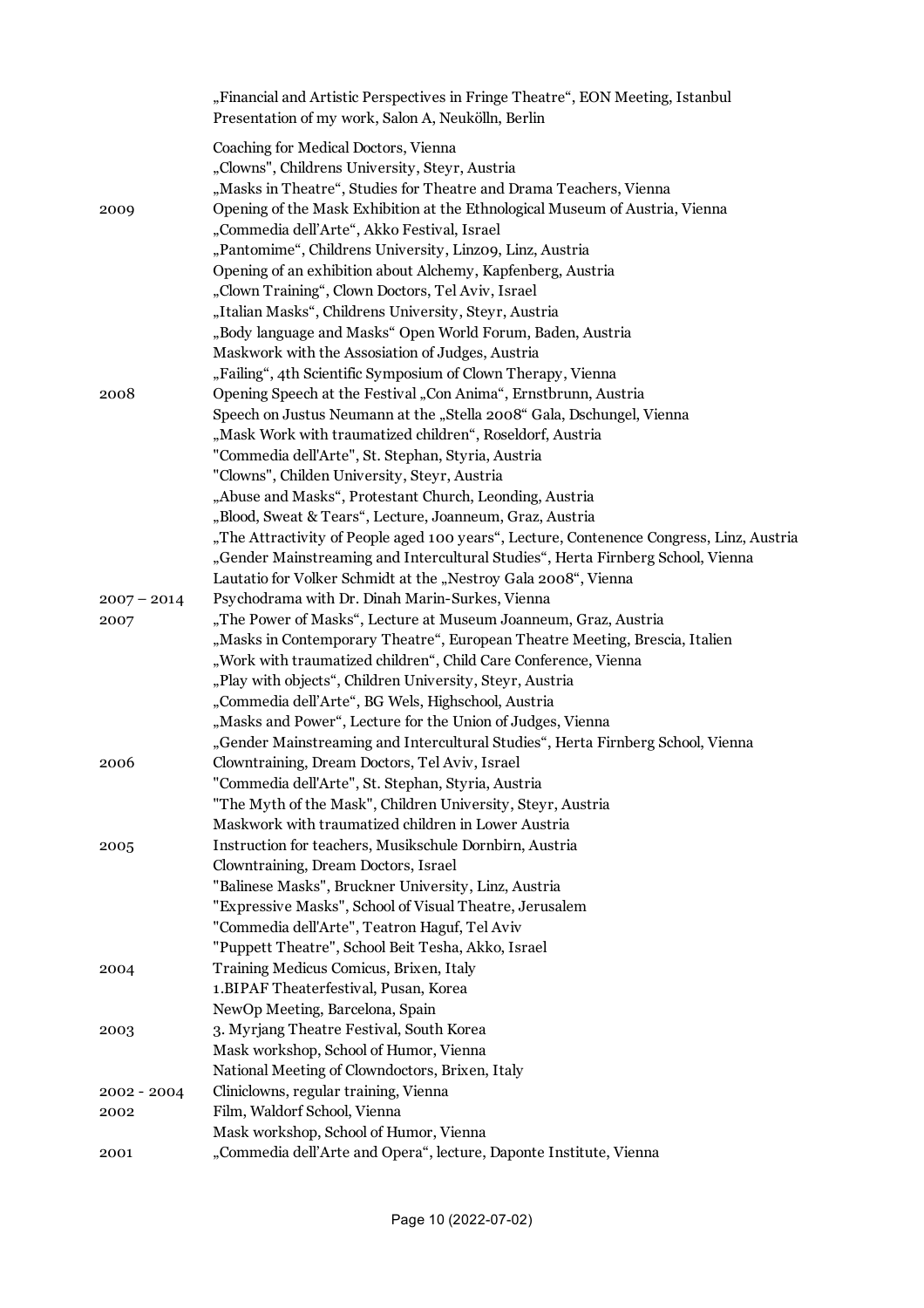| 2000         | Member of the search committee for a drama teacher, Anton Bruckner University, Linz,<br>Austria<br>Masterclass "Commedia dell'Arte", Vienna |
|--------------|---------------------------------------------------------------------------------------------------------------------------------------------|
|              | Masterclass "Clowns", Vienna                                                                                                                |
| 1998         | Clown workshop, School of Physical Theatre, Toronto, Canada                                                                                 |
| 1997         | Clown workshop, School of Physical Theatre, Toronto, Canada                                                                                 |
| 1994         | European Youth Circus Meeting, Lingen, Germany                                                                                              |
| 1993         | Acting workshop, Beit Zwi School, Tel Aviv                                                                                                  |
| 1992         | Slapstick workshop, Jerusalem Film School, Jerusalem                                                                                        |
| 1988 to 1991 | Acting Workshops in Vienna                                                                                                                  |
| 1988         | Drama games, American Cultural Institute, Vienna                                                                                            |
|              |                                                                                                                                             |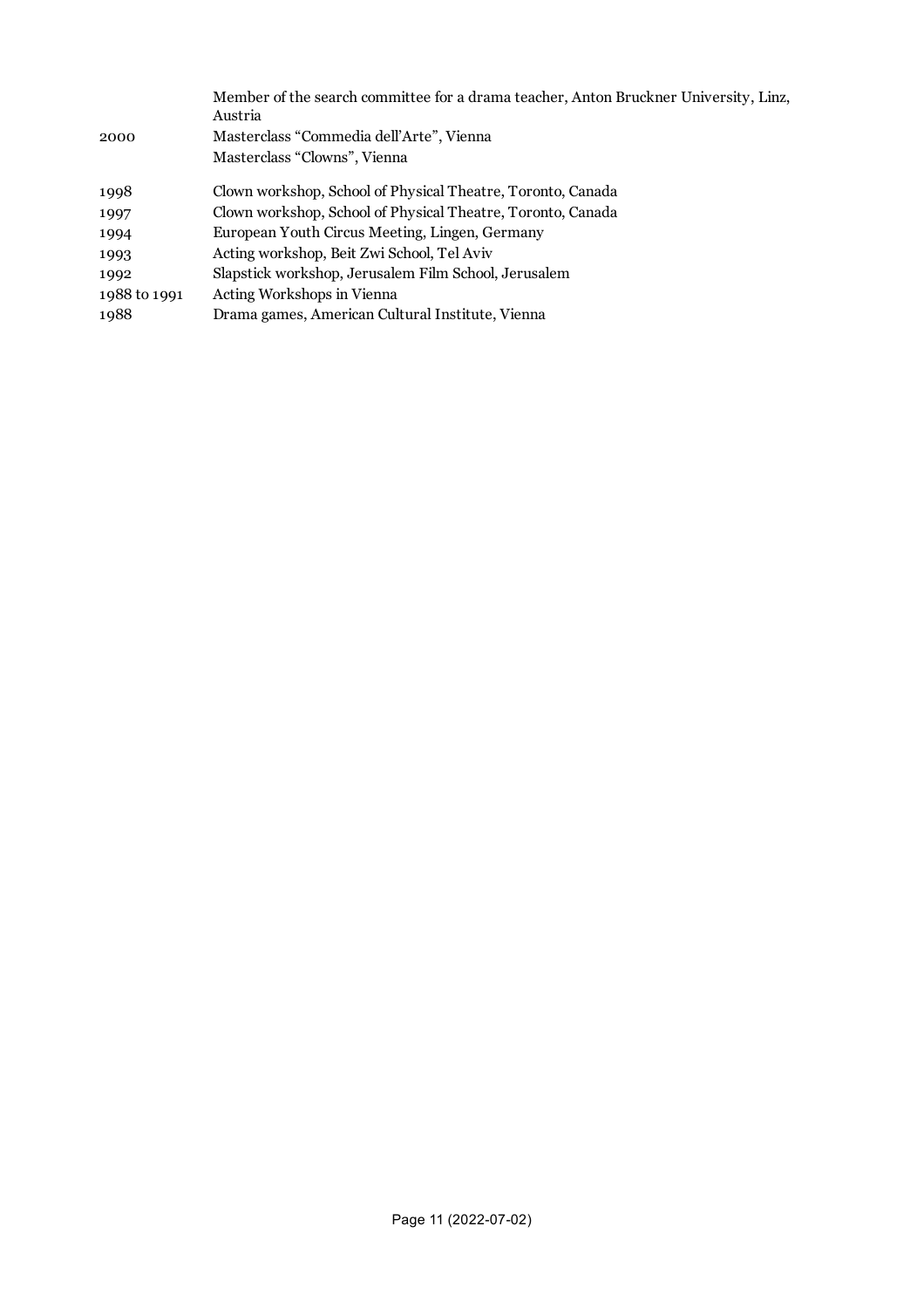#### **PUBLICATIONS**

#### **BOOKS and CATALOGUES:**

| 2016 | "Harlequin and Colombine", Catalogue "Bühnenreif", Jean Arp Museum, Remagen, Germany       |
|------|--------------------------------------------------------------------------------------------|
| 2013 | "Die Geburt der Neugier aus dem Geist der Revolution – die Commedia dell'Arte als          |
|      | politisches Volkstheater", Book with Illustrations by Linde Waber, Facultas Verlag, Vienna |
|      | "Zeitalter der Verluste", Thomas Trenkler, Czernin Verlag, Vienna                          |
| 2012 | "Questions about Music Theatre", Jury Everhartz, Edition Atelier, Vienna                   |
| 2010 | "Linde Waber is coming", Catalogue of the Retrospective Linde Waber, Leopold Museum        |
|      | "Reinhold Ponesch", Catalogue, Vienna                                                      |
| 2007 | "The Myth of the Mask", Catalogue for an mask exhibition, Styria, Austria                  |
| 2006 | "Leiden-schafften", Anthologie, Book, Edition Splitter, Vienna                             |
| 2004 | "Schreibrituale", Anthology, Book, Edition Splitter, Vienna                                |
| 2002 | "Dadaismus", Programme, Festival 4020, Linz, Austria                                       |
|      | "Opera and Commedia dell'Arte", Ria Nakt, Book, Triton Edition, Vienna                     |
| 1996 | "Fringe Theatre", dietheater, year book, Vienna                                            |
|      |                                                                                            |

Member of the P.E.N. Club

#### **ARTICLES:**

| 2013 | "About the value of Music Theatre", Article in "Gift", Theatre Magazin                   |
|------|------------------------------------------------------------------------------------------|
|      | "Mask and Transformation" Article in "Revue – Magazin for the next society"              |
| 2012 | "Working in Teheran and New York", Article in "Gift", Theatre Magazin                    |
|      | "Laudatio to Thomas Haffner", Torberg Medal of the Israelitischen Kultusgemeinde, Vienna |
|      | "Hommage to Thomas Haffner", Golden Decoration of the City of Vienna                     |
| 2008 | Laudatio for Volker Schmidt at "gift" Theatre Magazine                                   |
| 2007 | "Theatre Funding in Austria", Article for "gift" Theatre Magazine                        |
|      | Reception speech of the Nestroy 2007, "gift" Theatre Magazine                            |
| 2006 | "The Axes of the Good", Kursiv, Literature Magazin, Austria                              |
| 2004 | "Las perspectivas dramáticas de la ópera contemporánea", Doce Notas Nr.14, Spain         |
| 2000 | "Cultural politics", Der Standard, Vienna                                                |
|      | "Popular Theatre in the suburbs of Vienna", Der Standard, Daily Paper, Vienna            |
| 1997 | "Festival of Vienna", Der Standard, Vienna                                               |
|      | "Cultural politics", Der Standard, Vienna                                                |
| 1995 | "Cultural politics", Der Standard, Vienna                                                |
| 1994 | "Festival of Avignon", Die Presse, Vienna                                                |
|      | "Car test", Die Presse                                                                   |
| 1992 | "Cultural politics", Der Standard, Vienna                                                |
|      | <b>DRAMA:</b>                                                                            |
| 2014 | "Tramps Nightmare", dramatic reflection on 1914                                          |
| 2012 | "Shipping Adele", Play                                                                   |
| 2010 | "The Vampire ABC" Music Walter Lochmann, Dialogue Markus Kupferblum                      |
|      | "Answer to a never written letter", biographical play about my father                    |
| 2009 | "Before the law", political play                                                         |
| 2008 | "The moods of Mirandolina", A Commedia dell'Arte                                         |
| 2007 | "The Abandoned Dido", an Opera Monologue                                                 |
| 2006 | "In 80 Tagen um die Welt", Children Play for percussion and actors, after Jules Verne    |
| 1999 | "Little Viennese Waltz", Dance theatre                                                   |
| 1991 | "Heldenwärts Zu", play                                                                   |
| 1990 | "Finsteres Licht", play                                                                  |
|      | <b>LIBRETTO:</b>                                                                         |

New translation and adaptation of "La Vie Parisienne - Parisian Life", Jacques Offenbach